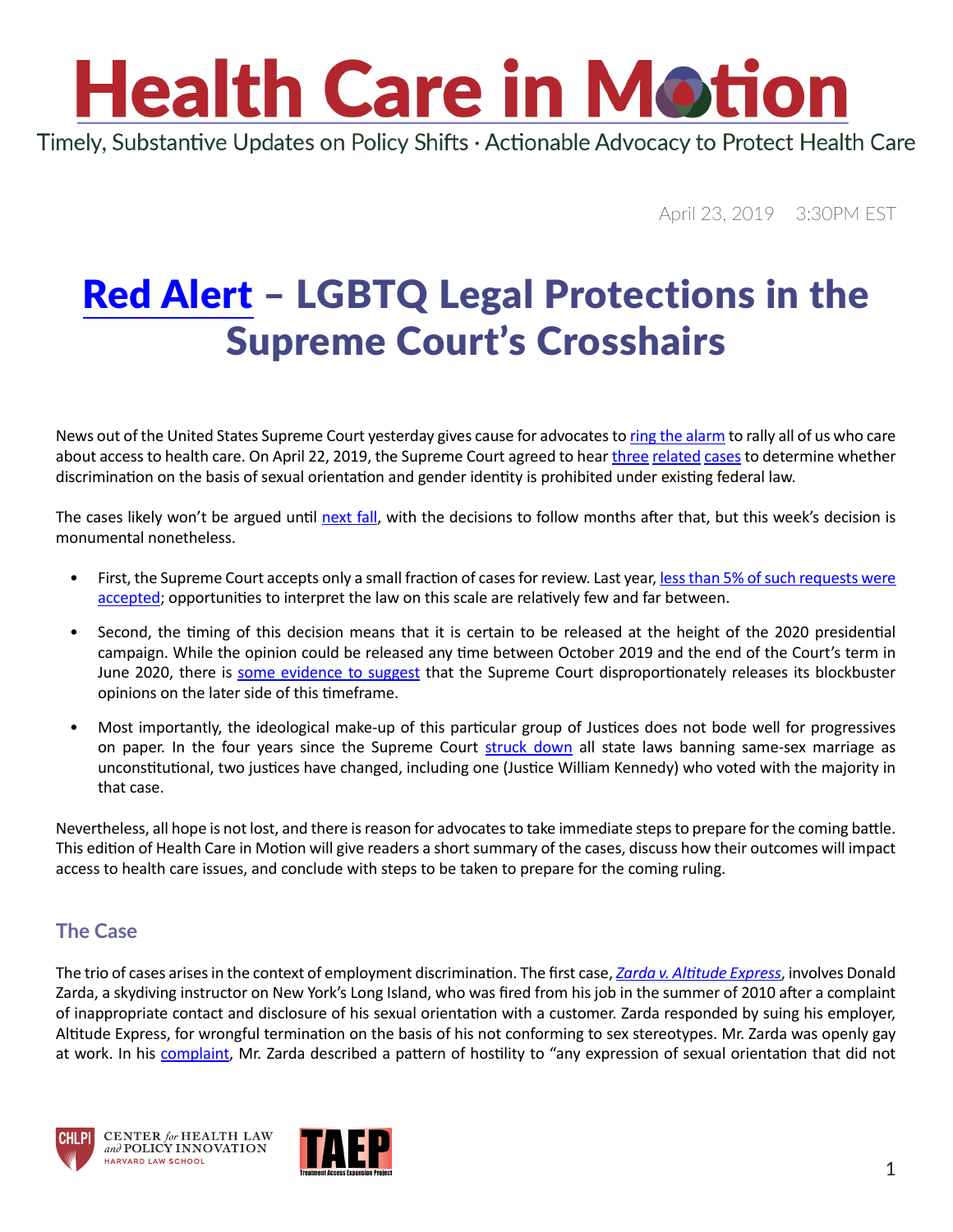conform to sex stereotypes." While the case was still pending in the trial court, [Donald Zarda died in a parachuting accident](https://www.nbcnews.com/feature/nbc-out/donald-zarda-man-center-major-gay-rights-case-never-got-n852846). His family carried on with the lawsuit, and after many rounds of legal battle, Mr. Zarda's estate triumphed in the United States Court of Appeals for the Second Circuit. The court ruled that sexual orientation discrimination is a subset of actions that are taken on the basis of sex. And because Title VII of the Civil Rights Act prohibits employers from discriminating because of sex, Mr. Zarda's case was allowed to proceed.

The second case, *[Bostock v. Clayton County, Georgia](https://www.scotusblog.com/case-files/cases/bostock-v-clayton-county-georgia/)*, involves a child welfare worker who was also terminated from his job. Gerald Bostock worked for over ten years as a Child Welfare Services Coordinator for the Clayton County Juvenile Court System, advocating for at-risk children. Mr. Bostock alleges that when his employer [found out](https://www.supremecourt.gov/DocketPDF/17/17-1618/48357/20180525170054025_36418 pdf Sutherland br.pdf) about his sexual orientation– through, among other things, his participation in a gay softball league–it conducted an audit and accused him of financial mismanagement as pretext for his termination. Both levels of lower courts ruled that Mr. Bostock's case could not go forward under prior case decisions applicable in Georgia. These cases previously deciding that sexual orientation was not a protected class for the purposes of federal anti-discrimination employment law.

The third case, *[R.G. & G.R. Harris Funeral Homes Inc. v. Equal Employment Opportunity Commission](https://www.scotusblog.com/case-files/cases/r-g-g-r-harris-funeral-homes-inc-v-equal-opportunity-employment-commission/)*, also involves the firing of an LGBTQ employee. This time, however, little pretext was offered for the termination, and the employer baldly stood by the discriminatory decision. Aimee Stephens is a transgender woman who worked as a funeral director and embalmer at a funeral home in Livonia, Michigan. Ms. Stephens was assigned male at birth and was hired by Harris Funeral Homes in 2007, prior to her gender transition. After six years of employment, and following years of private counseling, Ms. Stephens sent her boss a letter disclosing her gender identity. The letter indicated that when Ms. Stephens returned from a planned vacation three weeks later, she intended to appear as her true self, presenting herself in accordance with the funeral home's dress code directive for women. (Ms. Stephens also told her employer that she intended to have gender-affirming surgery, and as a pre-requisite to surgery, needed to "[live and work as a woman for one year.](https://www.aclu.org/legal-document/eeoc-v-rg-gr-harris-funeral-homes-appellant-eeoc-opening-brief)") Before she returned to work, Ms. Stephens was fired.

After losing in the trial court, Ms. Stephens won her first-level appeal in a federal appellate court. The U.S. Court of Appeals for the Sixth Circuit made two important rulings. First, the court concluded that the funeral home had illegally applied its own sex stereotype, and punished Ms. Stephens' intention to deviate from that stereotype in her dress and conduct. Second, the court ruled that the funeral home's discrimination against Ms. Stephens on the basis of her transgender status was inherently a form of sex discrimination prohibited under federal law. In the eyes of the court, "it is analytically impossible to fire an employee based on that employee's status as a transgender person without being motivated, at least in part, by the employee's sex." To illustrate its point, the court considered whether the funeral home would have fired Ms. Stephens for dressing in female business attire if she had been assigned female at birth. Since the answer is "quite obviously" no, it logically follows that this decision is being made "on the basis of sex."

Each of the losing parties in these cases sought further review from the United States Supreme Court. After an abnormally long review process, the Court decided this week to hear the three cases, consolidating the cases into one argument.

#### **The Impact**

Deciphering the [crystal ball](https://images.app.goo.gl/J8XM3ydHSqHhxuYp6) of what will happen with these cases in the hands of the Supreme Court is a fool's errand. No one can predict precisely how the cases will turn out; any promise to the contrary should be viewed with skepticism. With





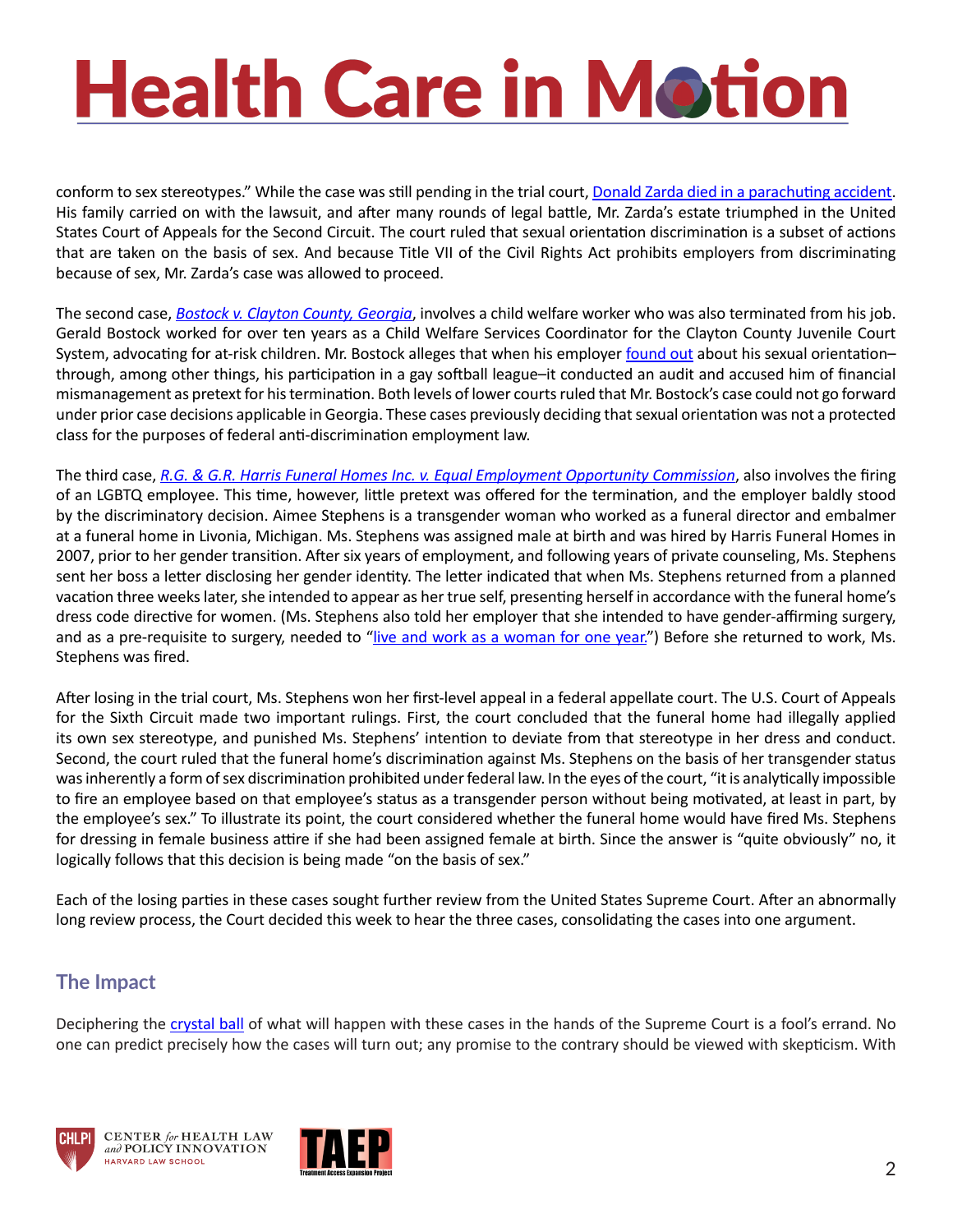that said, [the range of forecasts from legal experts](https://onlabor.org/commentary-roundup-for-bostock-zarda-and-harris-cert-grants/) goes from "[doom and gloom](https://www.youtube.com/watch?v=vwmAWOE5F9o)" to "[so you're telling me there's a chance](https://www.youtube.com/watch?v=zMRrNY0pxfM)." What we can say now with certainty is just how much is at stake in this court opinion. With each of these cases occurring in the context of employment, it may not be immediately clear how they would impact other areas, such as access to health care. The federal law at issue in each–Title VII–is explicitly addressed to employment. But because of the similarity between the laws, Title VII is often interpreted in parallel with Title IX, which governs educational settings. And Title IX, in turn, is referenced directly by the part of the Affordable Care Act that is addressed to discrimination in health care. We have [written](https://www.chlpi.org/wp-content/uploads/2013/12/HCIM_09_01_2017.pdf) [repeatedly](https://www.chlpi.org/wp-content/uploads/2013/12/HCIM_06_01_2018.pdf) about this part of the ACA, known as "[Section 1557](https://www.hhs.gov/civil-rights/for-individuals/section-1557/index.html)" and the Trump Administration's intention to erase the potential it has to protect permanently against gender identity discrimination in health care settings. All of this is a long way of saying that whatever decision the Supreme Court makes in these cases is likely to be applied [to individuals seeking access](https://healthlaw.org/news/federal-court-blocks-wisconsin-regulation-banning-coverage-of-health-care-services-for-transgender-medicaid-beneficiaries/)  [to gender affirming care](https://healthlaw.org/news/federal-court-blocks-wisconsin-regulation-banning-coverage-of-health-care-services-for-transgender-medicaid-beneficiaries/), to [patients complaining of mistreatment at hospitals because of their gender identity](http://www.startribune.com/judge-says-transgender-man-has-case-he-was-mistreated-at-hospital/296930741/), to the babies [of same sex couples needing to see pediatricians](https://www.americanprogress.org/issues/lgbt/news/2015/07/21/117765/video-their-baby-was-denied-access-to-care-because-they-are-gay/) in their first days of life, and to [countless other health care and health](https://medium.com/protect-trans-health)  [insurance settings](https://medium.com/protect-trans-health). The stakes could scarcely be higher – in health care and across the landscape of modern American life.

#### **The Next Steps**

As with most high-profile Supreme Court cases, readers can expect that the opposing parties will be well supported on both sides by third-party legal briefs known as "amicus briefs." The parties themselves are likely to cover much of the basic legal landscape in their arguments. They will fight over whether the Congress that enacted Title VII in 1964 could have possibly intended its prohibition of discrimination because of sex to encompass sexual orientation and transgender discrimination. They will bicker over how far from that original intent the Court should allow itself to stray in deciding these new claims. And the parties will most certainly disagree on the effect and continued import of the Court's prior cases finding that discrimination based on an individual's refusal to adhere to sex stereotypes.

Nonetheless, amicus briefs still have an important role to play. One need look no further than the Court's 2015 same-sex marriage decision to see their potential influence. "As more than 100 *amici* make clear in their filings, many of the central institutions in American life—state and local governments, the military, large and small businesses, labor unions, religious organizations, law enforcement, civic groups, professional organizations, and universities—have devoted substantial attention to the question [of same sex marriage]." While it is true that different judges will embrace amicus briefs to varying degrees, they doubtless can play an important role in painting the larger landscape beyond the strict boundaries of the parties' legal arguments. And progressive advocates can be certain that individuals and institutions who wish to limit anti-discrimination law will be well organized to make their own voices heard. Readers of *Health Care in Motion* who are interested in collaborating to produce an amicus brief should be [in touch with us directly.](mailto:kcostello@law.harvard.edu)

More intentionally subject to popular pressure and advocacy is Congress. Often overlooked in the legal debate around whether existing law affords anti-discrimination protected class status to sexual orientation and gender identity is the fact that Congress could end the discussion with a short statutory amendment. Since [1974](https://www.congress.gov/bill/93rd-congress/house-bill/14752), many nascent efforts have taken shape to amend the Civil Rights Act to include sexual orientation as a protected class. The most recent effort, known as "The [Equality Act," or H.R. 5,](https://www.congress.gov/bill/116th-congress/house-bill/5/text?q=%7B%22search%22%3A%5B%22hr5%22%5D%7D&r=1&s=1) would add both sexual orientation and gender identity as protected classes, while further expanding the definition of "public accommodations" subject to these rules to include establishments that provide health care. In addition, the Equality Act, as now drafted, would impose limitations on those who would seek to shield discriminatory practices in the cloak of religious freedom. The Equality Act already has 240 co-sponsors in the House of Representatives, including three Republicans. With the Senate now in Republican hands, and President Trump holding the veto pen, much